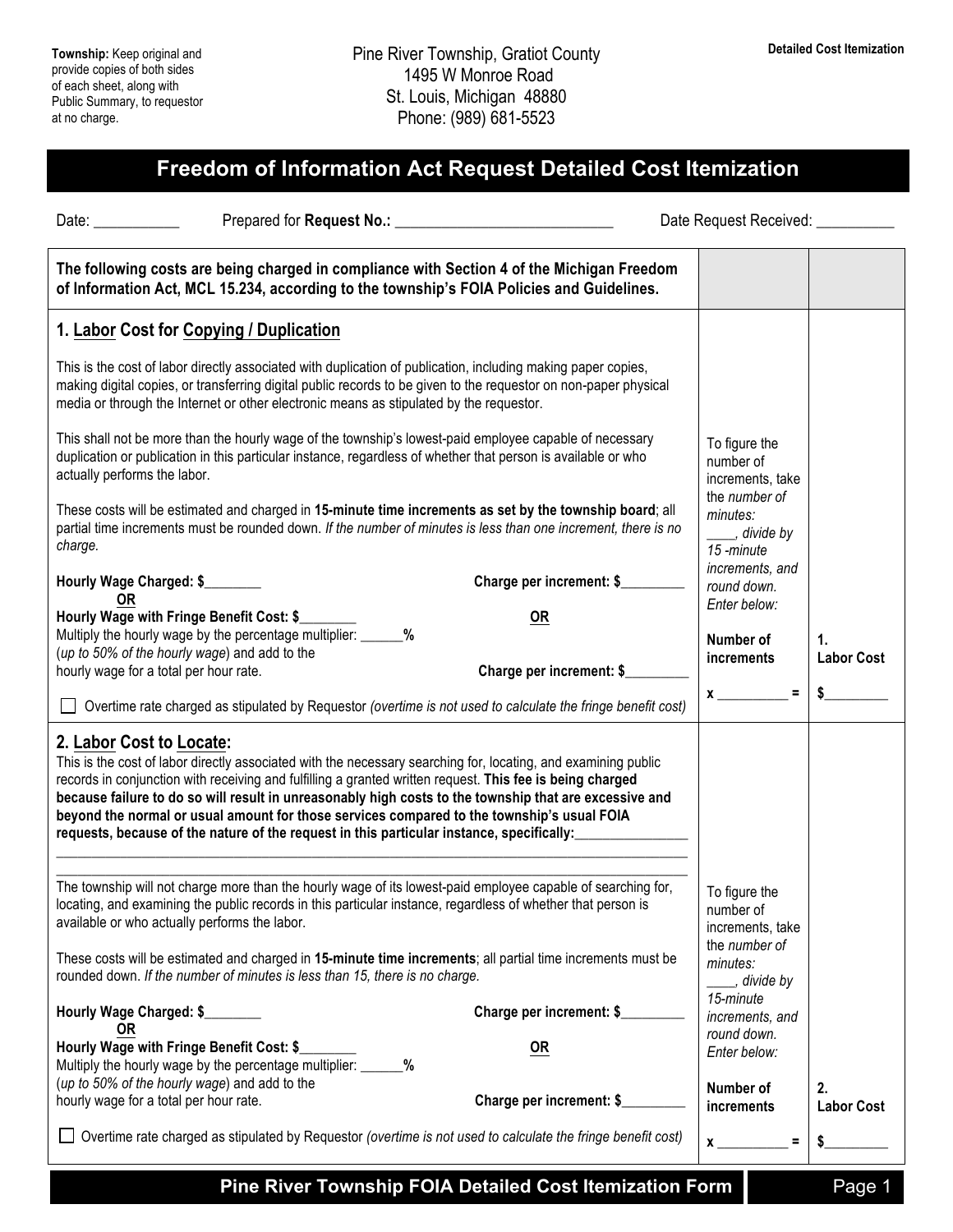| 3a. Employee Labor Cost for Separating Exempt from Non-Exempt (Redacting):                                                                                                                                                                                                                                                                                                                                                                                                                                                                                                                                                                                                                                                                                                                                                             |                                                                                                                                                                                                 |                          |
|----------------------------------------------------------------------------------------------------------------------------------------------------------------------------------------------------------------------------------------------------------------------------------------------------------------------------------------------------------------------------------------------------------------------------------------------------------------------------------------------------------------------------------------------------------------------------------------------------------------------------------------------------------------------------------------------------------------------------------------------------------------------------------------------------------------------------------------|-------------------------------------------------------------------------------------------------------------------------------------------------------------------------------------------------|--------------------------|
| (Fill this out if using a township employee. If contracted, use No. 3b instead).                                                                                                                                                                                                                                                                                                                                                                                                                                                                                                                                                                                                                                                                                                                                                       |                                                                                                                                                                                                 |                          |
| The township will not charge for labor directly associated with redaction if it knows or has reason to know that it<br>previously redacted the record in question and still has the redacted version in its possession.                                                                                                                                                                                                                                                                                                                                                                                                                                                                                                                                                                                                                |                                                                                                                                                                                                 |                          |
| This fee is being charged because failure to do so will result in unreasonably high costs to the township<br>that are excessive and beyond the normal or usual amount for those services compared to the<br>township's usual FOIA requests, because of the nature of the request in this particular instance,                                                                                                                                                                                                                                                                                                                                                                                                                                                                                                                          |                                                                                                                                                                                                 |                          |
| This is the cost of labor of a township employee, including necessary review, directly associated with<br>separating and deleting exempt from nonexempt information. This shall not be more than the hourly wage of the<br>township's lowest-paid employee capable of separating and deleting exempt from nonexempt information in<br>this particular instance, regardless of whether that person is available or who actually performs the labor.<br>These costs will be estimated and charged in 15-minute time increments; all partial time increments must be<br>rounded down. If the number of minutes is less than 15, there is no charge.<br>Hourly Wage Charged: \$<br>Charge per increment: \$<br>0R<br>Hourly Wage with Fringe Benefit Cost: \$<br><b>OR</b><br>Multiply the hourly wage by the percentage multiplier: ____% | To figure the<br>number of<br>increments, take<br>the number of<br>minutes:<br>____, divide by<br>15-minute<br>increments, and<br>round down.<br>Enter below:<br>Number of<br><i>increments</i> | 3a.<br><b>Labor Cost</b> |
| (up to 50% of the hourly wage) and add to the<br>Charge per increment: \$<br>hourly wage for a total per hour rate.                                                                                                                                                                                                                                                                                                                                                                                                                                                                                                                                                                                                                                                                                                                    | $x \overline{\phantom{a}} =$                                                                                                                                                                    | $\frac{1}{2}$            |
| □ Overtime rate charged as stipulated by Requestor (overtime is not used to calculate the fringe benefit cost)                                                                                                                                                                                                                                                                                                                                                                                                                                                                                                                                                                                                                                                                                                                         |                                                                                                                                                                                                 |                          |
| 3b. Contracted Labor Cost for Separating Exempt from Non-Exempt (Redacting):<br>(Fill this out if using a contractor, such as the attorney. If using in-house employee, use No. 3a instead.)<br>The township will not charge for labor directly associated with redaction if it knows or has reason to know that it<br>previously redacted the record in question and still has the redacted version in its possession.<br>This fee is being charged because failure to do so will result in unreasonably high costs to the township<br>that are excessive and beyond the normal or usual amount for those services compared to the<br>To figure the<br>township's usual FOIA requests, because of the nature of the request in this particular instance,<br>number of<br>increments, take<br>the number of                            |                                                                                                                                                                                                 |                          |
| As this township does not employ a person capable of separating exempt from non-exempt information in this<br>particular instance, as determined by the FOIA Coordinator, this is the cost of labor of a contractor (i.e.: outside<br>attorney), including necessary review, directly associated with separating and deleting exempt information from<br>nonexempt information. This shall not exceed an amount equal to 6 times the state minimum hourly wage rate<br>of $\frac{\cdot}{\cdot}$ (currently \$8.15).<br>These costs will be estimated and charged in _____-minute time increments (must be 15-minutes or more);<br>all partial time increments must be rounded down. If the number of minutes is less than 15, there is no charge.                                                                                      | minutes:<br>__, divide by<br>15-minute<br>increments, and<br>round down to:<br><i>increments.</i><br>Enter below:<br>Number of<br><i>increments</i>                                             | 3b.<br><b>Labor Cost</b> |
| Hourly Cost Charged: \$<br>Charge per increment: \$                                                                                                                                                                                                                                                                                                                                                                                                                                                                                                                                                                                                                                                                                                                                                                                    | $\equiv$<br>$x_{\underline{\hspace{1cm}}\phantom{1}}$                                                                                                                                           | \$                       |
|                                                                                                                                                                                                                                                                                                                                                                                                                                                                                                                                                                                                                                                                                                                                                                                                                                        |                                                                                                                                                                                                 |                          |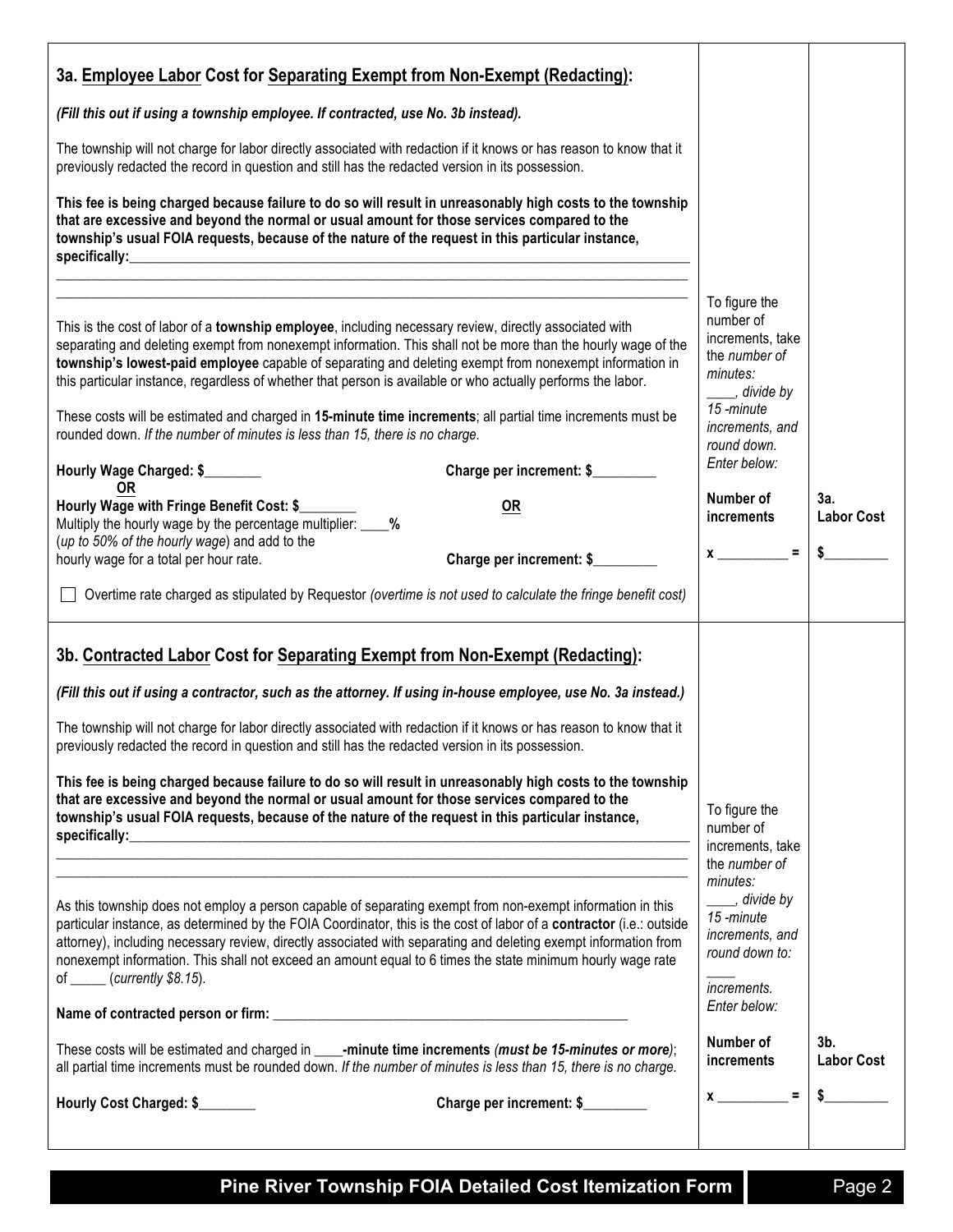| 4. Copying / Duplication Cost:                                                                                                                                                                                                                                                                                                                                                                            |                    |                                       |
|-----------------------------------------------------------------------------------------------------------------------------------------------------------------------------------------------------------------------------------------------------------------------------------------------------------------------------------------------------------------------------------------------------------|--------------------|---------------------------------------|
| Copying costs may be charged if a copy of a public record is requested, or for the necessary copying of a record<br>for inspection (for example, to allow for blacking out exempt information, to protect old or delicate original<br>records, or because the original record is a digital file or database not available for public inspection).                                                         |                    |                                       |
| No more than the actual cost of a sheet of paper, up to maximum 10 cents per sheet for:                                                                                                                                                                                                                                                                                                                   |                    | Costs:                                |
| Letter (8 $\frac{1}{2}$ x 11-inch, single and double-sided): 10 cents per sheet<br>Legal $(8 \frac{1}{2} \times 14$ -inch, single and double-sided): 10 cents per sheet                                                                                                                                                                                                                                   | $x \overline{) =}$ |                                       |
| No more than the actual cost of a sheet of paper for other paper sizes:                                                                                                                                                                                                                                                                                                                                   |                    |                                       |
| Other paper sizes (single and double-sided): ______ cents / dollars per sheet                                                                                                                                                                                                                                                                                                                             | $=$ $\blacksquare$ | \$                                    |
| Actual and most reasonably economical cost of non-paper physical digital media:                                                                                                                                                                                                                                                                                                                           | No. of Items:      |                                       |
| <b>Circle applicable:</b> Disc / Tape / Drive / Other Digital Medium Cost per Item:<br>$\bullet$                                                                                                                                                                                                                                                                                                          | $x \sim$ =         |                                       |
| The cost of paper copies must be calculated as a total cost per sheet of paper. The fee cannot exceed 10<br>cents per sheet of paper for copies of public records made on 8-1/2- by 11-inch paper or 8-1/2- by 14-inch<br>paper. A township must utilize the most economical means available for making copies of public records,<br>including using double-sided printing, if cost saving and available. |                    | 4. Total<br><b>Copy Cost</b>          |
| 5. Mailing Cost:<br>The township will charge the actual cost of mailing, if any, for sending records in a reasonably economical and<br>justifiable manner. Delivery confirmation is not required.                                                                                                                                                                                                         |                    |                                       |
| The township may charge for the least expensive form of postal delivery confirmation.<br>$\bullet$<br>The township cannot charge more for expedited shipping or insurance unless specifically requested<br>$\bullet$<br>by the requestor.*                                                                                                                                                                |                    | Costs:                                |
| Actual Cost of Envelope or Packaging: \$                                                                                                                                                                                                                                                                                                                                                                  |                    | \$                                    |
| Actual Cost of Postage: \$<br>per stamp<br>per pound<br>\$<br>per package                                                                                                                                                                                                                                                                                                                                 | $x$ <sub>---</sub> |                                       |
| Actual Cost (least expensive) Postal Delivery Confirmation: \$                                                                                                                                                                                                                                                                                                                                            |                    |                                       |
| *Expedited Shipping or Insurance as Requested: \$                                                                                                                                                                                                                                                                                                                                                         |                    |                                       |
| * Requestor has requested expedited shipping or insurance                                                                                                                                                                                                                                                                                                                                                 |                    | 5. Total<br><b>Mailing Cost</b><br>\$ |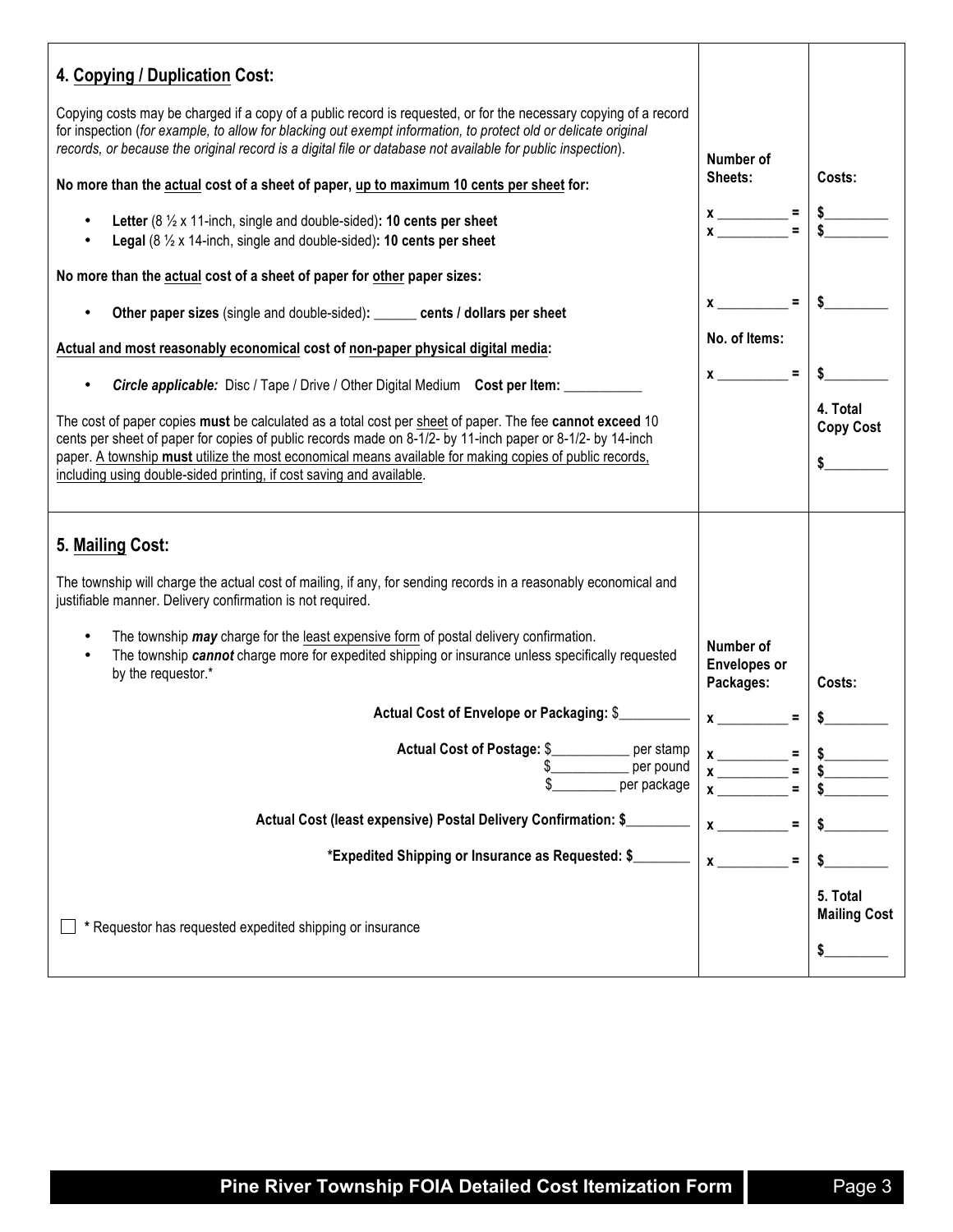| 6a. Copying/Duplicating Cost for Records Already on Township's Website:                                                                                                                                                                                                                                                                                                                                                                                                                                                                                                                                                                                                                                                                                                                                                                                                                                                                                                                                                                                                            |                                                                                                                                                                                                                                                                                                                                                                                                                                                                                                                                                                                                                                                                     |                                       |
|------------------------------------------------------------------------------------------------------------------------------------------------------------------------------------------------------------------------------------------------------------------------------------------------------------------------------------------------------------------------------------------------------------------------------------------------------------------------------------------------------------------------------------------------------------------------------------------------------------------------------------------------------------------------------------------------------------------------------------------------------------------------------------------------------------------------------------------------------------------------------------------------------------------------------------------------------------------------------------------------------------------------------------------------------------------------------------|---------------------------------------------------------------------------------------------------------------------------------------------------------------------------------------------------------------------------------------------------------------------------------------------------------------------------------------------------------------------------------------------------------------------------------------------------------------------------------------------------------------------------------------------------------------------------------------------------------------------------------------------------------------------|---------------------------------------|
| If the public body has included the website address for a record in its written response to the requestor, and the<br>requestor thereafter stipulates that the public record be provided to him or her in a paper format or non-paper<br>physical digital media, the township will provide the public records in the specified format and may charge<br>copying costs to provide those copies.                                                                                                                                                                                                                                                                                                                                                                                                                                                                                                                                                                                                                                                                                     |                                                                                                                                                                                                                                                                                                                                                                                                                                                                                                                                                                                                                                                                     |                                       |
| No more than the actual cost of a sheet of paper, up to maximum 10 cents per sheet for:                                                                                                                                                                                                                                                                                                                                                                                                                                                                                                                                                                                                                                                                                                                                                                                                                                                                                                                                                                                            | Number of<br>Sheets:                                                                                                                                                                                                                                                                                                                                                                                                                                                                                                                                                                                                                                                | Costs:                                |
| Letter ( $8\frac{1}{2}$ x 11-inch, single and double-sided): 10 cents per sheet<br><b>Legal</b> ( $8\frac{1}{2}$ x 14-inch, single and double-sided): <b>10 cents per sheet</b>                                                                                                                                                                                                                                                                                                                                                                                                                                                                                                                                                                                                                                                                                                                                                                                                                                                                                                    |                                                                                                                                                                                                                                                                                                                                                                                                                                                                                                                                                                                                                                                                     |                                       |
| No more than the actual cost of a sheet of paper for other paper sizes:                                                                                                                                                                                                                                                                                                                                                                                                                                                                                                                                                                                                                                                                                                                                                                                                                                                                                                                                                                                                            |                                                                                                                                                                                                                                                                                                                                                                                                                                                                                                                                                                                                                                                                     |                                       |
| Other paper sizes (single and double-sided): ______ cents / dollars per sheet                                                                                                                                                                                                                                                                                                                                                                                                                                                                                                                                                                                                                                                                                                                                                                                                                                                                                                                                                                                                      | $\equiv$<br>$x_{-}$                                                                                                                                                                                                                                                                                                                                                                                                                                                                                                                                                                                                                                                 |                                       |
| Actual and most reasonably economical cost of non-paper physical digital media:                                                                                                                                                                                                                                                                                                                                                                                                                                                                                                                                                                                                                                                                                                                                                                                                                                                                                                                                                                                                    | No. of Items:                                                                                                                                                                                                                                                                                                                                                                                                                                                                                                                                                                                                                                                       |                                       |
| <b>Circle applicable:</b> Disc / Tape / Drive / Other Digital Medium Cost per Item:<br>$\bullet$                                                                                                                                                                                                                                                                                                                                                                                                                                                                                                                                                                                                                                                                                                                                                                                                                                                                                                                                                                                   | $x \sim$ =                                                                                                                                                                                                                                                                                                                                                                                                                                                                                                                                                                                                                                                          |                                       |
| Requestor has stipulated that some / all of the requested records that are already available on the<br>township's website be provided in a paper or non-paper physical digital medium.                                                                                                                                                                                                                                                                                                                                                                                                                                                                                                                                                                                                                                                                                                                                                                                                                                                                                             |                                                                                                                                                                                                                                                                                                                                                                                                                                                                                                                                                                                                                                                                     | 6a. Web<br><b>Copy Cost</b>           |
|                                                                                                                                                                                                                                                                                                                                                                                                                                                                                                                                                                                                                                                                                                                                                                                                                                                                                                                                                                                                                                                                                    |                                                                                                                                                                                                                                                                                                                                                                                                                                                                                                                                                                                                                                                                     |                                       |
| 6b. Labor Cost for Copying/Duplicating Records Already on Township's Website:<br>This shall not be more than the hourly wage of the township's lowest-paid employee capable of necessary<br>duplication or publication in this particular instance, regardless of whether that person is available or who<br>actually performs the labor. These costs will be estimated and charged in ____-minute time increments (i.e.:<br>15-minutes or more); all partial time increments must be rounded down. If the number of minutes is less than 15,<br>there is no charge.<br>Charge per increment: \$<br>Hourly Wage Charged: \$<br>0R<br>Hourly Wage with Fringe Benefit Cost: \$<br><b>OR</b><br>Multiply the hourly wage by the percentage multiplier: ______%<br>Charge per increment: \$<br>and add to the hourly wage for a total per hour rate.<br>The township may use a fringe benefit multiplier greater<br>than the 50% limitation, not to exceed the actual costs of providing the information in the specified format.<br>Overtime rate charged as stipulated by Requestor | To figure the<br>number of<br>increments, take<br>the number of<br>minutes:<br>____, divide by<br>-minute<br>increments, and<br>round down.<br>Enter below:<br>Number of<br>increments<br>$\equiv$<br>$\boldsymbol{\mathsf{x}}$ and $\boldsymbol{\mathsf{x}}$ and $\boldsymbol{\mathsf{x}}$ and $\boldsymbol{\mathsf{x}}$ and $\boldsymbol{\mathsf{x}}$ and $\boldsymbol{\mathsf{x}}$ and $\boldsymbol{\mathsf{x}}$ and $\boldsymbol{\mathsf{x}}$ and $\boldsymbol{\mathsf{x}}$ and $\boldsymbol{\mathsf{x}}$ and $\boldsymbol{\mathsf{x}}$ and $\boldsymbol{\mathsf{x}}$ and $\boldsymbol{\mathsf{x}}$ and $\boldsymbol{\mathsf{x}}$ and $\boldsymbol{\mathsf{x}}$ | 6b. Web<br><b>Labor Cost</b><br>\$    |
| 6c. Mailing Cost for Records Already on Township's Website:                                                                                                                                                                                                                                                                                                                                                                                                                                                                                                                                                                                                                                                                                                                                                                                                                                                                                                                                                                                                                        |                                                                                                                                                                                                                                                                                                                                                                                                                                                                                                                                                                                                                                                                     | Costs:                                |
| Actual Cost of Envelope or Packaging: \$_                                                                                                                                                                                                                                                                                                                                                                                                                                                                                                                                                                                                                                                                                                                                                                                                                                                                                                                                                                                                                                          | $\equiv$<br>$\boldsymbol{x}$                                                                                                                                                                                                                                                                                                                                                                                                                                                                                                                                                                                                                                        |                                       |
| Actual Cost of Postage: \$____________ per stamp / per pound / per package                                                                                                                                                                                                                                                                                                                                                                                                                                                                                                                                                                                                                                                                                                                                                                                                                                                                                                                                                                                                         | Ξ                                                                                                                                                                                                                                                                                                                                                                                                                                                                                                                                                                                                                                                                   |                                       |
| Actual Cost (least expensive) Postal Delivery Confirmation: \$<br>*Expedited Shipping or Insurance as Requested: \$                                                                                                                                                                                                                                                                                                                                                                                                                                                                                                                                                                                                                                                                                                                                                                                                                                                                                                                                                                | Ξ<br>$\blacksquare$                                                                                                                                                                                                                                                                                                                                                                                                                                                                                                                                                                                                                                                 |                                       |
| * Requestor has requested expedited shipping or insurance                                                                                                                                                                                                                                                                                                                                                                                                                                                                                                                                                                                                                                                                                                                                                                                                                                                                                                                                                                                                                          |                                                                                                                                                                                                                                                                                                                                                                                                                                                                                                                                                                                                                                                                     | 6c. Web<br><b>Mailing Cost</b><br>\$_ |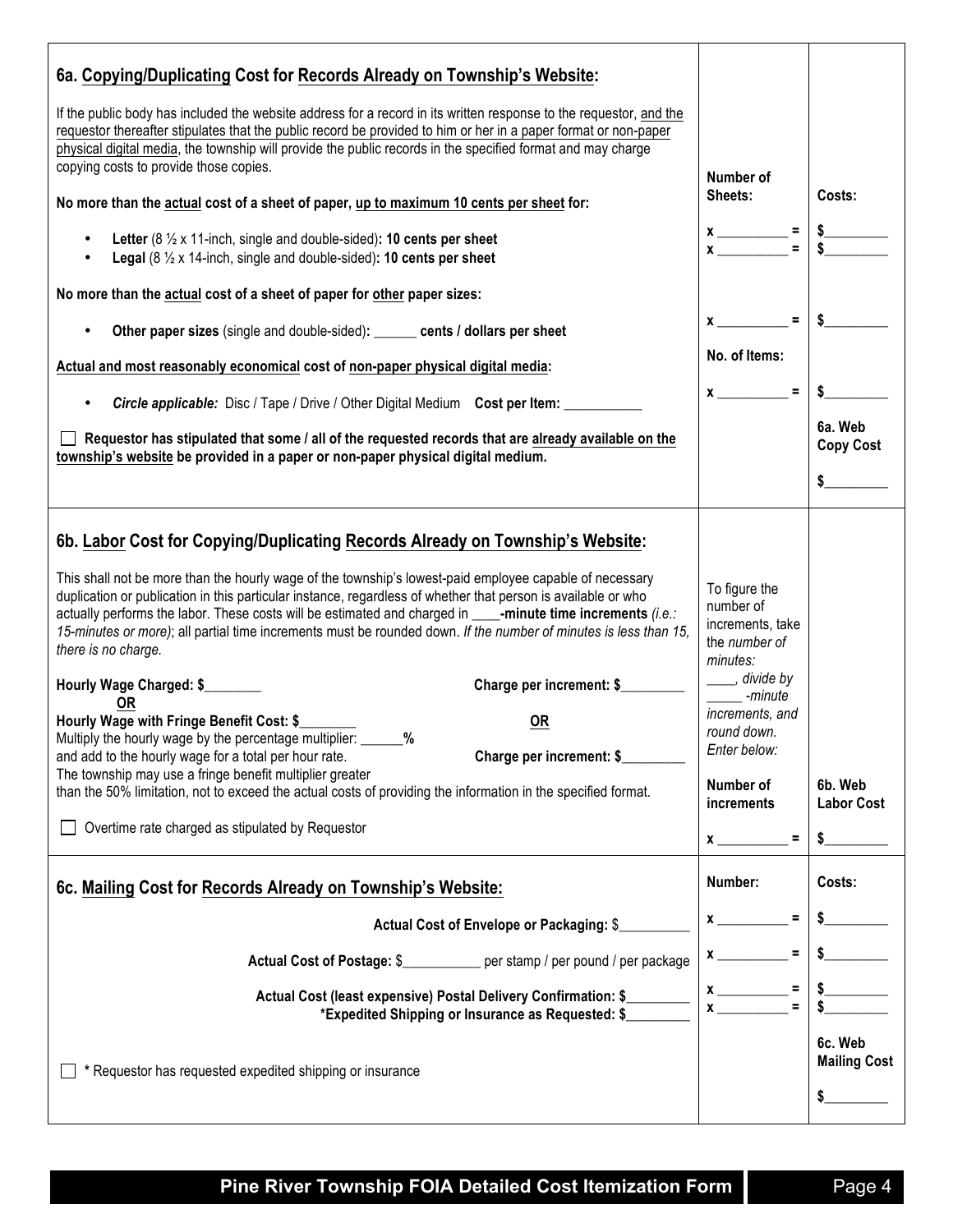| <b>Subtotal Fees Before Waivers, Discounts or Deposits:</b><br><b>Estimated Time Frame to Provide Records:</b><br>(days or date)<br>The time frame estimate is nonbinding upon the<br>township, but the township is providing the<br>estimate in good faith. Providing an estimated<br>time frame does not relieve the township from<br>any of the other requirements of this act.                                                                                                                                                                                                                                                                                                                                                                                                                                                                                                                                                                                                                                                                                                                                                                                                                                                                                                                               |           | Cost estimate<br>Bill<br>6a. Copying/Duplication of Records on Website:<br>6b. Labor Cost for Copying Records on Website: |      | 1. Labor Cost for Copying:<br>2. Labor Cost to Locate:<br>3a. Labor Cost to Redact:<br>3b. Contract Labor Cost to Redact:<br>4. Copying/Duplication Cost:<br>5. Mailing Cost:<br>6c. Mailing Costs for Records on Website:<br><b>Subtotal Fees:</b> | $\begin{array}{c}\n 5 \\ 5 \\ \hline\n 5\n \end{array}$<br>s<br>$\frac{1}{2}$<br>s<br>$\sim$<br>$\frac{1}{2}$ |
|------------------------------------------------------------------------------------------------------------------------------------------------------------------------------------------------------------------------------------------------------------------------------------------------------------------------------------------------------------------------------------------------------------------------------------------------------------------------------------------------------------------------------------------------------------------------------------------------------------------------------------------------------------------------------------------------------------------------------------------------------------------------------------------------------------------------------------------------------------------------------------------------------------------------------------------------------------------------------------------------------------------------------------------------------------------------------------------------------------------------------------------------------------------------------------------------------------------------------------------------------------------------------------------------------------------|-----------|---------------------------------------------------------------------------------------------------------------------------|------|-----------------------------------------------------------------------------------------------------------------------------------------------------------------------------------------------------------------------------------------------------|---------------------------------------------------------------------------------------------------------------|
| <b>Waiver: Public Interest</b><br>A search for a public record may be conducted or copies of public records may be furnished without charge or at<br>a reduced charge if the township determines that a waiver or reduction of the fee is in the public interest<br>because searching for or furnishing copies of the public record can be considered as primarily benefiting the<br>general public.<br>All fees are waived                                                                                                                                                                                                                                                                                                                                                                                                                                                                                                                                                                                                                                                                                                                                                                                                                                                                                      | <b>OR</b> | All fees are reduced by: _________                                                                                        | $\%$ | <b>Subtotal Fees</b><br><b>After Waiver:</b>                                                                                                                                                                                                        | S                                                                                                             |
| Discount: Indigence<br>A public record search must be made and a copy of a public record must be furnished without charge for the<br>first \$20.00 of the fee for each request by an individual who is entitled to information under this act and who:<br>1) Submits an affidavit stating that the individual is indigent and receiving specific public assistance, OR<br>2) If not receiving public assistance, stating facts showing inability to pay the cost because of indigence.<br>If a requestor is ineligible for the discount, the public body shall inform the requestor specifically of the reason<br>for ineligibility in the public body's written response. An individual is ineligible for this fee reduction if ANY of the<br>following apply:<br>(i) The individual has previously received discounted copies of public records from the same public<br>body twice during that calendar year, OR<br>(ii) The individual requests the information in conjunction with outside parties who are offering or<br>providing payment or other remuneration to the individual to make the request. A public body may<br>require a statement by the requestor in the affidavit that the request is not being made in conjunction<br>with outside parties in exchange for payment or other remuneration. |           | <b>Eligible for Indigence Discount</b>                                                                                    |      | <b>Subtotal Fees</b><br><b>After Discount</b><br>(subtract \$20):                                                                                                                                                                                   |                                                                                                               |
| <b>Discount: Nonprofit Organization</b><br>A public record search must be made and a copy of a public record must be furnished without charge for the<br>first \$20.00 of the fee for each request by a nonprofit organization formally designated by the state to carry out<br>activities under subtitle C of the federal Developmental Disabilities Assistance and Bill of Rights Act of 2000 and<br>the federal Protection and Advocacy for Individuals with Mental Illness Act, if the request meets ALL of the<br>following requirements:<br>(i) Is made directly on behalf of the organization or its clients.<br>(ii) Is made for a reason wholly consistent with the mission and provisions of those laws<br>under section 931 of the Michigan Mental Health Code, 1974 PA 258, MCL 330.1931.                                                                                                                                                                                                                                                                                                                                                                                                                                                                                                            |           |                                                                                                                           |      |                                                                                                                                                                                                                                                     |                                                                                                               |
| (iii) Is accompanied by documentation of its designation by the state, if requested by the township.                                                                                                                                                                                                                                                                                                                                                                                                                                                                                                                                                                                                                                                                                                                                                                                                                                                                                                                                                                                                                                                                                                                                                                                                             |           | <b>Eligible for Nonprofit Discount</b>                                                                                    |      | <b>Subtotal Fees</b><br><b>After Discount</b><br>(subtract \$20):                                                                                                                                                                                   |                                                                                                               |